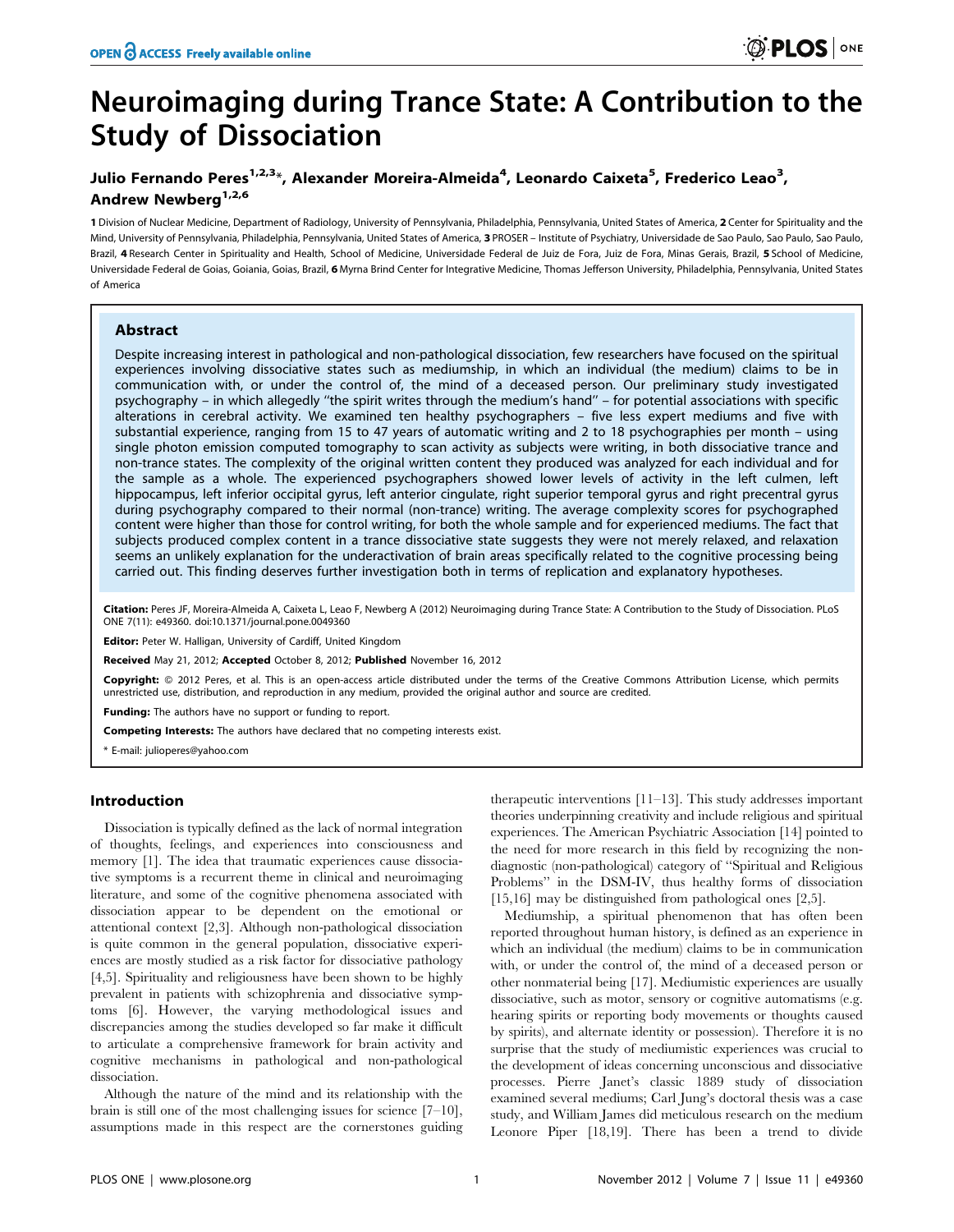dissociation in two broad categories: detachment (a sense of separation from the self or the world) and compartmentalization (inability to deliberately control actions or cognitive processes that would normally be amenable to such control) [20]. Although it sometimes involves detachment too, mediumship usually relates to the compartmentalization subtype.

Psychography is one of the many possible dissociative forms of mediumistic expression [17]. ''Writing mediums'' or psychographers claim that they write under the influence of spirits, and some pyschographed writings have had a major impact in different communities around the world. Brazil's most significant and prolific psychographic medium, Chico Xavier, whose education ended with elementary school, produced over 400 books of automatic writing spanning a wide range of styles and subjects, selling several million copies, with all copyright earnings donated to charity [21,22].

A study of the mental health of 115 spirit mediums [17,23] found that subjects had high socio-educational levels, showed low prevalence of psychiatric disorders, and were well adjusted socially compared with the general population. Their experience of mediumship was distinct from dissociative identity disorder. Nevertheless, few studies have investigated the neural substrates underlying dissociative states of consciousness related to religious experiences [24–26]. In one previous neuroimaging study of glossolalia – a trance-like state with vocalizations that sound like language but lack clear linguistic structure – subjects were found to have reduced activity in the left caudate nucleus and the right prefrontal cortex, along with increased activity in the superior parietal lobes [25]. Neurofunctional research on sensitive experiences such as religious ones requires specific methods that do not adversely affect volunteers' performance [27].

Like the glossolalia study, the present study utilized single photon emission computed tomography (SPECT) to measure regional cerebral blood flow (rCBF), which is closely correlated with brain activity. We used the SPECT neuroimaging method for this study because it enables researchers to maintain a suitable environment free of distracting/ansiogenic effects for subjects performing complex tasks requiring silence and concentration. To our knowledge, there have been no previous studies of the association between claimed mediumistic dissociative states and specific CBF alterations.

Based on our prior research on related practices such as meditation and prayer, we focused primarily on the prefrontal cortex and anterior cingulate gyrus since both are known to be involved in the brain's attentional network [24,25]. Furthermore, these areas are involved, along with Broca's area, in the production of speech. We also found evidence of changes in thalamic activity in limbic structures such as the hippocampus, and the superior temporal region is involved in a number of processes including language reception. The precentral gyrus may be involved in the motor function related to writing. Therefore, our hypothesis-driven analysis focused on these regions.

We studied the neurophysiological nature of dissociative mediumship in psychography as measured by changes in rCBF. During psychography, individuals write legible structured narratives but often claim to be unaware of the content or grammar of the written text. The present study aims to determine whether this type of dissociative trance state is associated with specific alterations in brain activity that differ from those found when writing normally, i.e. not in a dissociative trance state. Since psychographed contents feature complexity and planning, our a priori hypothesis was that the areas involved in cognitive processes while writing consciously, such as reasoning and planning content, would show similar activation during mediumistic trance.

# Methods

We examined 10 Brazilian psychographers who had been doing automatic writing for 15 to 47 years, producing 2 to 18 psychographies per month (Table 1), whom we divided into 5 'less expert mediums' and 5 with 'substantial experience. All were white, right-handed, in good mental health (Table 2), and not currently using psychiatric drugs. The criteria used to describe mediums as 'experienced' was at having practiced mediumship for least 20 years and produced at least 10 psychographies per month at the time of beginning of the study.

The 10 mediums were well adjusted in terms of their family, social and professional lives, and regularly helped people who had lost loved ones (Table 1). None of them were paid for their mediumistic activity, which they see as part of their mission of helping people. All of them reported spiritual experiences in childhood or adolescence. Both groups had the same mean age: experienced  $(48+-9.8 \text{ years})$  and less expert  $(48.6+-6.7)$ . 'Experienced' mediums had practiced mediumship for  $37.4+-8.8$  years with an average of 15.6+22.2 experiences of psychography per month, against the 'less expert' records of  $22.4+14.8$  years and  $4.8 + -3.0$  times respectively.

The number of participants required to determine the statistical power of the study was based on previous glossolalia-related research [25]. Several mental health inventories and qualitative assessments of subjective experience were administered. Depressive symptoms were assessed using the Beck Depression Inventory (BDI) [28], anxiety symptoms using the Beck Anxiety Inventory (BAI) [29], past and current mental disorders using Schedules for Clinical Assessment in Neuropsychiatry (SCAN) [30]. Borderline personality disorder and history of childhood abuse were based on data from the Dissociative Disorders Interview Schedule (DDIS) [31], and psychiatric morbidities were screened using the Self-Report Psychiatric Screening Questionnaire (SRQ) [32] (Table 2).

The local Human Research Ethics Committee in Brazil and the Institutional Review Board at the University of Pennsylvania authorized the study, and all participants signed informed-consent forms.

## Neuroimaging Procedures

We measured rCBF using SPECT during psychography (writing while in a dissociative trance state) and compared the data with those collected during normally conscious or non-trance writing (the control task). Both writing tasks were carried out in a quiet and dimly lit environment. Volunteers were asked to do psychography in the same manner as in their regular activity as mediums. All followed the same procedure: they sat on the chair where they would perform their tasks, said a prayer, closed their eyes, and concentrated. Usually, they were in a state of trance within a few minutes, and took up a pencil and started to write. Mediums reported entering a state of trance very easily and quietly. For the non-trance writing, in the same place, they were asked to write normally on their thoughts and on a similar subject to the one they usually wrote on during psychography.

After the psychography task, all subjects were asked if they had achieved the mediumistic state (contact with a deceased person), and were also asked to rate their level of mediumistic experience from 1 'poorly achieved' to 4 'successfully achieved'. The order of tasks was randomized among subjects to avoid the sequence effect and the monitored interval between tasks ensured distinction between trance and non-trance states for psychography and control writing respectively. The use of SPECT imaging for the purposes of this study allowed for the evaluation of the trance state itself. SPECT studies of rCBF are performed in such a manner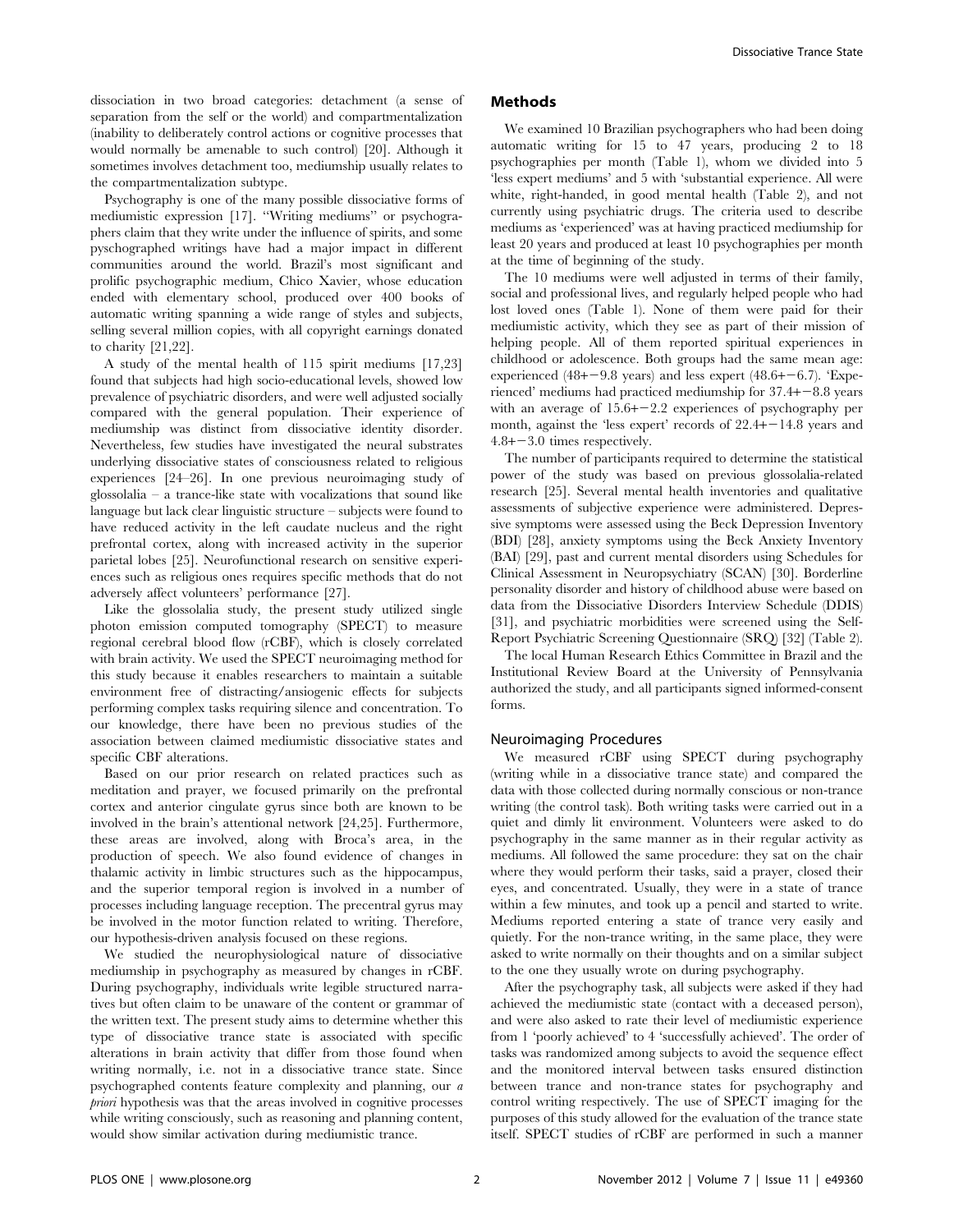#### Table 1. Sociodemographics.

| Subject | Age | <b>Marital status</b> | Work status (not related to<br>mediumship) | <b>Educational level</b> | Gender | Years of mediumship/<br>psychographies per month |
|---------|-----|-----------------------|--------------------------------------------|--------------------------|--------|--------------------------------------------------|
| Exp 1   | 50  | Married               | Full time                                  | University               | Male   | 40/16                                            |
| Exp 2   | 59  | Single                | Retired                                    | University               | Male   | 42/18                                            |
| Exp 3   | 45  | Single                | Full time                                  | University               | Female | 34/16                                            |
| Exp 4   | 53  | Married               | Full time                                  | University               | Male   | 47/16                                            |
| Exp 5   | 33  | Married               | Part time                                  | University               | Female | 24/12                                            |
| Lex 6   | 58  | Divorced              | Full time                                  | University               | Female | 22/4                                             |
| Lex 7   | 50  | Single                | Retired                                    | University               | Female | 45/2                                             |
| Lex 8   | 50  | Married               | Full time                                  | High school              | Male   | 25/8                                             |
| Lex 9   | 40  | Married               | Housewife                                  | High school              | Female | 15/2                                             |
| Lex 10  | 45  | Divorced              | Full time                                  | University               | Female | 5/8                                              |

Note: Experienced subjects (Exp) and Less expert subjects (Lex). University: bachelor degree. doi:10.1371/journal.pone.0049360.t001

that the scans reflect what is occurring at the time of injection of the radioactive tracer, which was during the control writing or psychography tasks rather than afterwards. This technique is also used clinically to evaluate seizures in patients during the seizure itself, when injection is performed [33]. Subjects are scanned afterwards, but tracer distribution is not reversible once injected and taken up in to the brain. This enables imaging of the trance state itself.

Subjects began writing in the room and wrote for 10 minutes, at which time they were injected through the IV canulas (inserted in their left arms) with 7 mCi of 99mTc-ECD. After writing for another 15 minutes, a researcher signaled to stop writing and they were taken to the SPECT scanner for a 40-minute scan.

Images were acquired on a triple-headed scanner (Trionix Research Laboratory) using high-resolution fan-beam collimators. Projection images were obtained at three-degree angle intervals on a  $128\times128$  matrix (pixel size 3.56 mm $\times3.56$  mm) over 360°. SPECT images were reconstructed using filtered back projection, followed by a low-pass filter and  $1<sup>st</sup>$  order Chang attenuation correction.

After the first writing-task scan, subjects returned to the room to perform the second task (psychography or control). After being observed performing the second task for 10 minutes, they were injected in the same way with 25 mCi of 99mTc-ECD, without disturbing them. Subjects then continued to perform the second task for 15 minutes, and the session was then ended. Each subject was scanned (second writing-task scan) for 40 minutes using the same imaging parameters as above. Mediums' phenomenological experience during psychography and control task were assessed using a semi-structured interview just after the image scan acquisitions.

#### Image Analysis and Statistics

The raw rCBF data were converted to ANALYZE format and preprocessed using SPM5 (Wellcome Trust Center for Neuroimaging, London) implemented in Matlab 7.10. The rCBF images from both writing tasks were then realigned with each other to correct for small shifts between scans using a six-parameter rigid body transformation with 4th degree B-spline interpolation. Images were then spatially normalized to the T1 weighted template provided by the Montreal Neurological Institute (MNI)

| <b>Subjects</b>  | <b>SRQ</b>     | <b>BDI</b>     | <b>BAI</b>     | <b>SAS-SR</b> | <b>Current mental</b><br>disorder-SCAN | <b>Borderline Personality</b><br>disorder-DSM IV | <b>Childhood abuse</b> |  |
|------------------|----------------|----------------|----------------|---------------|----------------------------------------|--------------------------------------------------|------------------------|--|
| Exp 1            | $\overline{4}$ | 6              | 6              | 1.67          | $\mathbf 0$                            | $\mathbf{0}$                                     | $\mathbf 0$            |  |
| Exp 2            | $\Omega$       | $\Omega$       |                | 1.58          | $\mathbf 0$                            | 0                                                | $\Omega$               |  |
| Exp 3            |                | $\Omega$       | $\mathbf{0}$   | 1.65          | $\mathbf 0$                            | $\mathbf{0}$                                     | $\mathbf 0$            |  |
| Exp 4            | $\overline{2}$ | $\overline{7}$ | $\overline{7}$ | 1.82          | $\mathbf 0$                            | 0                                                | $\Omega$               |  |
| Exp 5            |                | 5              | $\overline{2}$ | 1.69          | $\mathbf 0$                            | $\mathbf{0}$                                     | $\mathbf 0$            |  |
| Lex <sub>6</sub> | $\overline{2}$ | 3              | 4              | 1.57          | $\mathbf 0$                            | 0                                                | $\Omega$               |  |
| Lex <sub>7</sub> | $\overline{2}$ | 3              | $\overline{2}$ | 1.39          | $\mathbf 0$                            | $\mathbf{0}$                                     | $\mathbf{0}$           |  |
| Lex 8            | 5              | 6              | 14             | 1.91          | $\mathbf 0$                            | $\Omega$                                         | $\Omega$               |  |
| Lex 9            | $\mathbf{0}$   | $\mathbf{0}$   | $\mathbf{0}$   | 1.37          | $\mathbf{0}$                           | $\mathbf{0}$                                     | $\mathbf 0$            |  |
| Lex 10           | 4              |                |                | 1.41          | 0                                      | Yes                                              | Yes                    |  |

Legend: Scores of experienced subjects (Exp), less expert subjects (Lex), on the Self-Report Psychiatric Screening Questionnaire (SRQ) (cutoff point for common mental disorders: >4 for men and >6 for women), Beck Depression Inventory (BDI) (cutoff for depression:  $\geq$ 10), Beck Anxiety Inventory (BAI) (mild anxiety:  $\geq$ 10-18, moderate: 19–29) and Social Adjustment Scale (SAS-SR) (range: 1 [best] to 5 [worst]).

doi:10.1371/journal.pone.0049360.t002

Table 2. Mental Health data.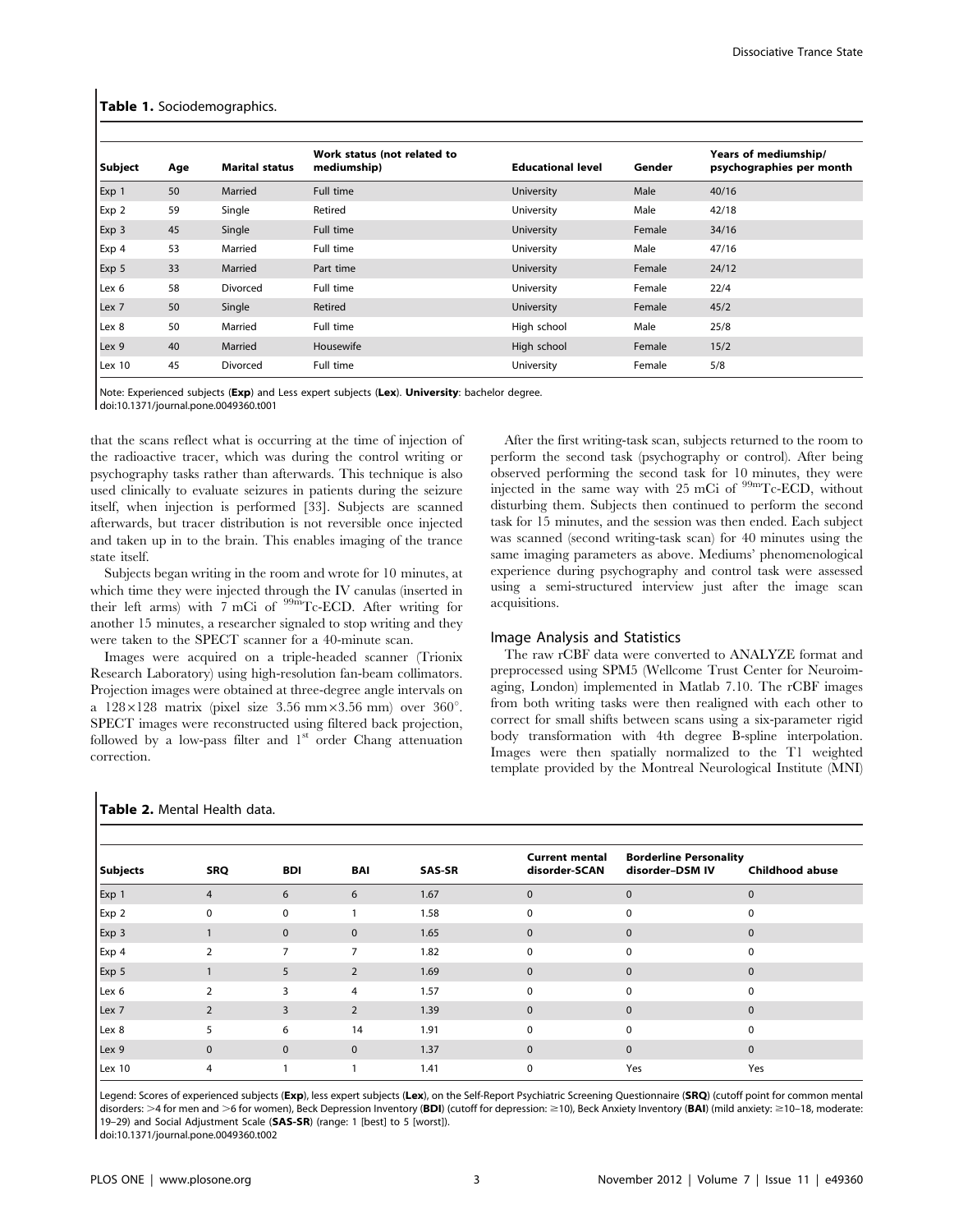by means of a least-squares approach and 12-parameter spatial transformation followed by estimating nonlinear deformations as implemented in SPM5 and smoothed using a full width 8 mm Gaussian filter at half maximum.

Preprocessed rCBF images from each subject were entered into a first-level analysis comparing the two groups (experienced versus less expert) and two conditions (psychography versus control). The images from each subject were then entered into an exploratory second-level group analysis in which a  $2\times2$  Repeated Measures ANOVA (SPM5) was performed to determine the main group effects (experienced versus less expert) and condition (psychography versus control). Global intensity differences were corrected by using proportional scaling. The resulting SPM{F} map testing interaction effect was thresholded at  $p<0.05$  (Z $>1.64$ ) and a cluster extent of 100 contiguous voxels. Identified clusters were then divided into anatomical regions using the Talairach Daemon database [34]. Finally a linear correlation model was applied to compare changes in complexity of written content to changes in CBF in the regions with significant differences between psychography and control state.

### Analysis of complexity of written content

After writing for 25 minutes without a break, written content was assessed by a Brazilian Language and Literature PhD with extensive experience of scoring compositions submitted for university entrance examinations using Analytic Assessment [35,36], which weighs several characteristics or components of effective writing to provide an in-depth rating of writing quality and skills. The writing evaluated involved approximately 350 words relating to the period in which the brain was impregnated with tracer. This analysis was masked (blinded) so that the analyst did not know which group each volunteer belonged to. The following criteria were used to analyze written content: (i) punctuation, (ii) selection of lexical items and spelling, (iii) verb and noun concordance, and pronoun collocation, (iv) development of subject matter, (v) sentence structure and articulation between parts, and (vi) consistency. Scores ranged from 1 to 4 for each criterion as follows: (1) poor, (2) fair, (3) good, and (4) very good (Table 3). Content scores for the two groups were compared using the Wilcoxon Signed-Rank Test.

#### Results

Although the subjects studied had reported apparent delusions, auditory hallucinations, personality changes and other dissociative behaviors they did not present mental disorders and were able to use their mediumistic experiences to help others. Structured clinical interviews excluded current psychiatric illness. None of the subjects, except one with previous signs of borderline personality disorders, showed any clear sign of current Axis I or II mental disorders [14] (Table 2). All subjects stated that they felt very comfortable during the study and had successfully reached their usual trance state during the psychography task (4 'successfully achieved'), and this assessment was made shortly after the psychography task. All reported being in their regular/vigil state of consciousness during the control task. Seven found writing for the control task easy, and the three that mentioned some difficulty reported that they usually found it difficult to compose written texts in their everyday lives. During psychography, all mediums reported altered states of consciousness, but to different degrees. Experienced mediums spoke of a deeper trance, with clouded consciousness, often reporting being out of the body, and having little or no awareness of the content of what they were writing. Less expert mediums were in a less pronounced trance state and

#### Table 3. Text Complexity.

|                 | I              | Ш              | Ш              | IV             | v              | VI             | <b>Total</b> |  |
|-----------------|----------------|----------------|----------------|----------------|----------------|----------------|--------------|--|
| CT Exp 1        | 3              | $\overline{2}$ | 3              | $\overline{2}$ | $\overline{2}$ | $\overline{2}$ | 14           |  |
| $P$ Exp 1       | 3              | 3              | 3              | 3              | 3              | 3              | 18           |  |
| CT Exp 2        | 3              | 3              | 3              | $\overline{2}$ | $\overline{2}$ | $\overline{2}$ | 15           |  |
| $P$ Exp 2       | 3              | 4              | $\overline{4}$ | 3              | 3              | 3              | 16           |  |
| CT Exp 3        | $\overline{2}$ | $\overline{2}$ | $\overline{2}$ | $\overline{2}$ | $\overline{2}$ | $\overline{2}$ | 12           |  |
| $P$ Exp 3       | $\overline{2}$ | 3              | 3              | 3              | 3              | 3              | 17           |  |
| $CT$ Exp 4      | 3              | $\overline{4}$ | 3              | 3              | $\overline{4}$ | 3              | 21           |  |
| $P$ Exp 4       | 4              | 4              | 4              | 4              | 3              | $\overline{4}$ | 22           |  |
| $CT$ Exp $5$    | 3              | 3              | $\overline{2}$ | $\overline{2}$ | 3              | $\overline{2}$ | 15           |  |
| $P$ Exp 5       | 3              | 4              | 3              | 3              | 3              | 3              | 19           |  |
| CT Lex 6        | $\overline{2}$ | 3              | $\overline{2}$ | $\overline{2}$ | 3              | 3              | 16           |  |
| $P$ Lex $6$     | 3              | 3              | $\overline{2}$ | $\overline{2}$ | 3              | 3              | 21           |  |
| CT Lex 7        | $\overline{2}$ | 3              | $\overline{2}$ | $\overline{2}$ | $\overline{2}$ | 3              | 14           |  |
| P Lex 7         | 3              | $\overline{2}$ | 3              | $\overline{2}$ | 2              | $\overline{2}$ | 15           |  |
| <b>CT</b> Lex 8 | $\overline{2}$ | $\overline{3}$ | $\overline{2}$ | $\overline{2}$ | $\overline{2}$ | $\overline{2}$ | 15           |  |
| P Lex 8         | 3              | 3              | $\overline{2}$ | $\overline{2}$ | 2              | 3              | 15           |  |
| CT Lex 9        | $\overline{2}$ | $\overline{2}$ | $\overline{2}$ | $\overline{2}$ | $\overline{2}$ | $\overline{2}$ | 12           |  |
| P Lex 9         | $\overline{2}$ | 3              | $\overline{2}$ | $\overline{2}$ | 2              | 3              | 14           |  |
| CT Lex 10       | $\overline{2}$ | $\overline{2}$ | $\mathbf{1}$   | $\mathbf{1}$   | $\mathbf{1}$   | $\overline{2}$ | 10           |  |
| $P$ Lex 10      | $\mathbf{1}$   | $\overline{2}$ | $\overline{2}$ | $\overline{2}$ | $\overline{2}$ | $\overline{2}$ | 11           |  |

Legend: The level of complexity of both types of written content (psychographed: P and control task: CT) was analyzed for each volunteer separately (Experienced: Exp and Less expert: Lex). Average complexity scores for psychographed content were higher than those for control-task writing, for both the whole sample [16.8 (SD 3.33) vs 14.4 (SD 2.95) - p = 0.007] and for experienced mediums [18.4 (SD 2.30) vs 15.4 (SD 3.36) - p = 0.041]. For less expert mediums, the difference was near significance [15.2 (SD 3.63) vs 13.4 (SD  $2.41$ ) - p = 0.066]. Planning for psychography writing was, on average, more sophisticated than for the control task, and the higher level of complexity relating to the more extensive planning work during psychography would require more activity from areas involved in cognitive processing. doi:10.1371/journal.pone.0049360.t003

usually reported writing phrases being dictated to them in their minds.

Groups were randomized so there was no significant difference in mean time between scans. Using a t-test analysis of the regions based upon the counts per voxel, there were no significant differences when the entire group was analyzed. However, experienced subjects during the control condition showed significantly higher activity in these regions  $(p<0.001$  for all regions) than less expert mediums. Significantly higher rCBF  $(p<0.01$  for all regions) was shown in several areas of the brains of less expert psychographers, particularly in the left culmen, left hippocampus, left inferior occipital gyrus, left anterior cingulate, right superior temporal gyrus and right precentral gyrus (Figure 1, Table 4) during psychography compared to normal (non-trance) writing. The precentral gyrus focus actually spans the precentral gyrus and the medial frontal gyrus, but we reported the region based upon the MNI coordinates (Table 4). The experienced mediums writing in a trance state showed consistently lower rCBF in these regions than when writing in the control condition (Figure 1) – the difference was significant compared to the less expert ones  $(p<0.05)$ . The written content produced by subjects during both types of task – with or without mediumistic trance – had never been written before. The level of complexity of both types of written content (psychographed and control-task) was individually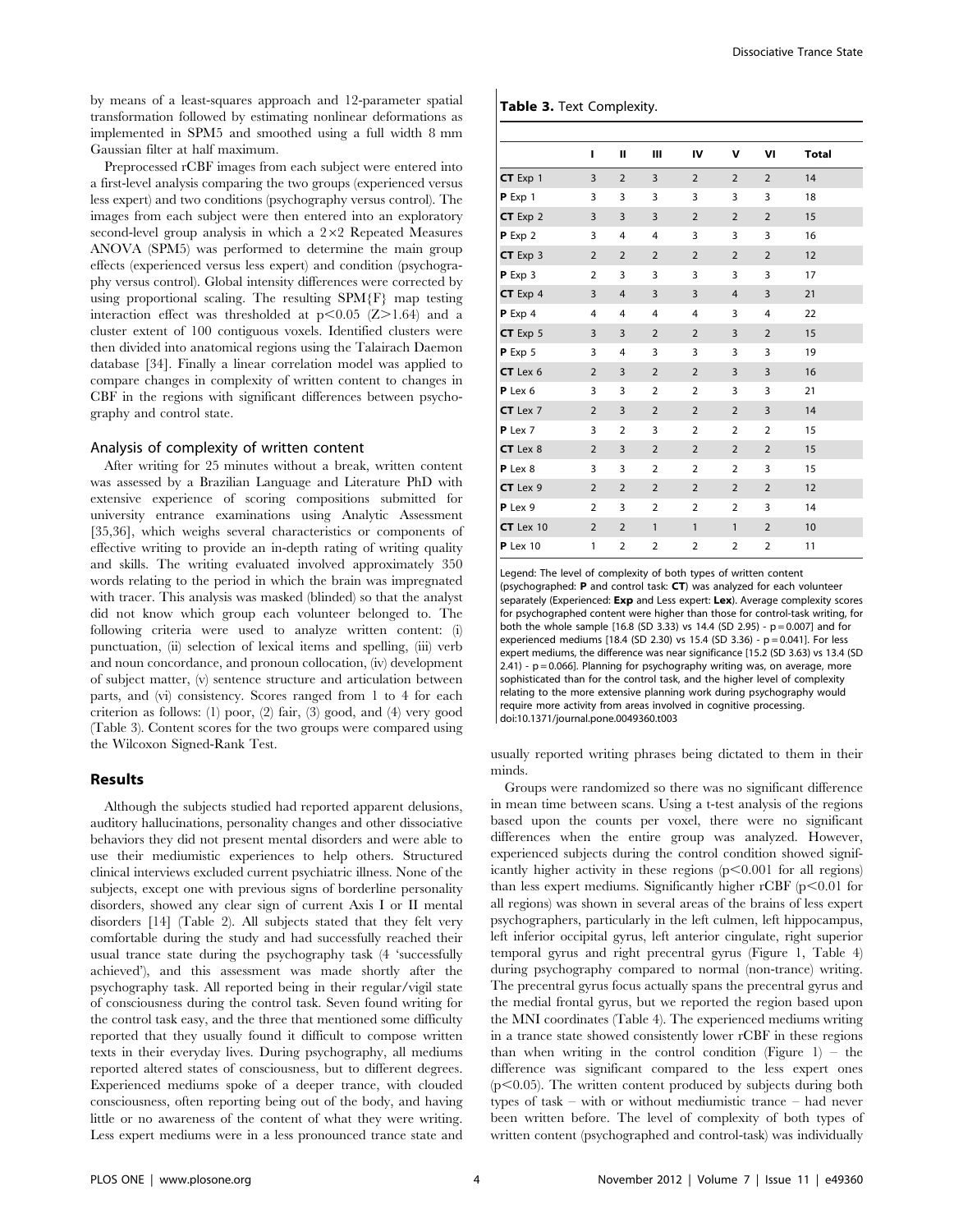analyzed for each subject. Content produced during mediumistic and control writing usually involved ethical principles, the importance of spirituality, and bringing together science and spirituality. The average complexity scores for psychographed content were higher than those for control writing (Table 3), for both the whole sample [16.8 (SD 3.33) vs 14.4 (SD 2.95)  $p = 0.007$ ] and for experienced mediums  $[18.4 \text{ (SD } 2.30)3.36]$   $p = 0.041$ . For less expert mediums the difference was near significance [15.2 (SD 3.63) vs 13.4 (SD 2.41) – p = 0.066].

Finally, we performed linear correlation analyses comparing change in the overall complexity score for written content to change in CBF in the six regions identified as significantly associated with the psychography state. Overall, there was a trend towards an inverse correlation between change in complexity and change in CBF in each region. Correlation coefficients ranged from 0.59 to 0.74 for p values from 0.03 to 0.12. All correlations were inverse so that greater increases in complexity were associated with progressively decreased CBF in each region.

## Discussion

Our hypothesis was not confirmed for the less expert psychographers, as the results showed significant rCBF changes Table 4. MNI coordinates for cluster centers of regions analyzed in Figure 1.

| Region                           | <b>Cluster Center</b><br><b>XYZ</b> |
|----------------------------------|-------------------------------------|
| Superior Temporal Gyrus          | $58, -60, 18$                       |
| Precentral gyrus                 | 34, 12, 30                          |
| Culmen                           | $-50, -42, -30$                     |
| Inferior Occipital Gyrus         | $-40, -82, -2$                      |
| <b>Hippocampus</b>               | $-34, -20, -20$                     |
| <b>Anterior Cingulate Cortex</b> | $-14, 38, 16$                       |

doi:10.1371/journal.pone.0049360.t004

in several brain areas (Figure 1, Table 4) during psychography compared to non-trance writing. Moreover, contrary to our hypothesis, the experienced mediums doing dissociative writing in a trance state showed consistently lower rCBF in these regions than when writing in the control condition (Figure 1).

In relation to hypnotic suggestion, some studies showed prefrontal activation [37], but not others [38], whereas our



Interaction Clusters from 2x2 Anova (uncorrected p<0.05)

Figure 1. Results from  $2\times 2$  Repeated Measures Anova (SPM5) showing mean cluster size (sd) of the main effect of group (EXP: experienced - red vs LEX: less expert - blue) and condition (psychography vs control). The resulting SPM{F} map testing interaction effect was thresholded at  $p<0.05$  (Z $>1.64$ ) and a cluster extent of 100 contiguous voxels. doi:10.1371/journal.pone.0049360.g001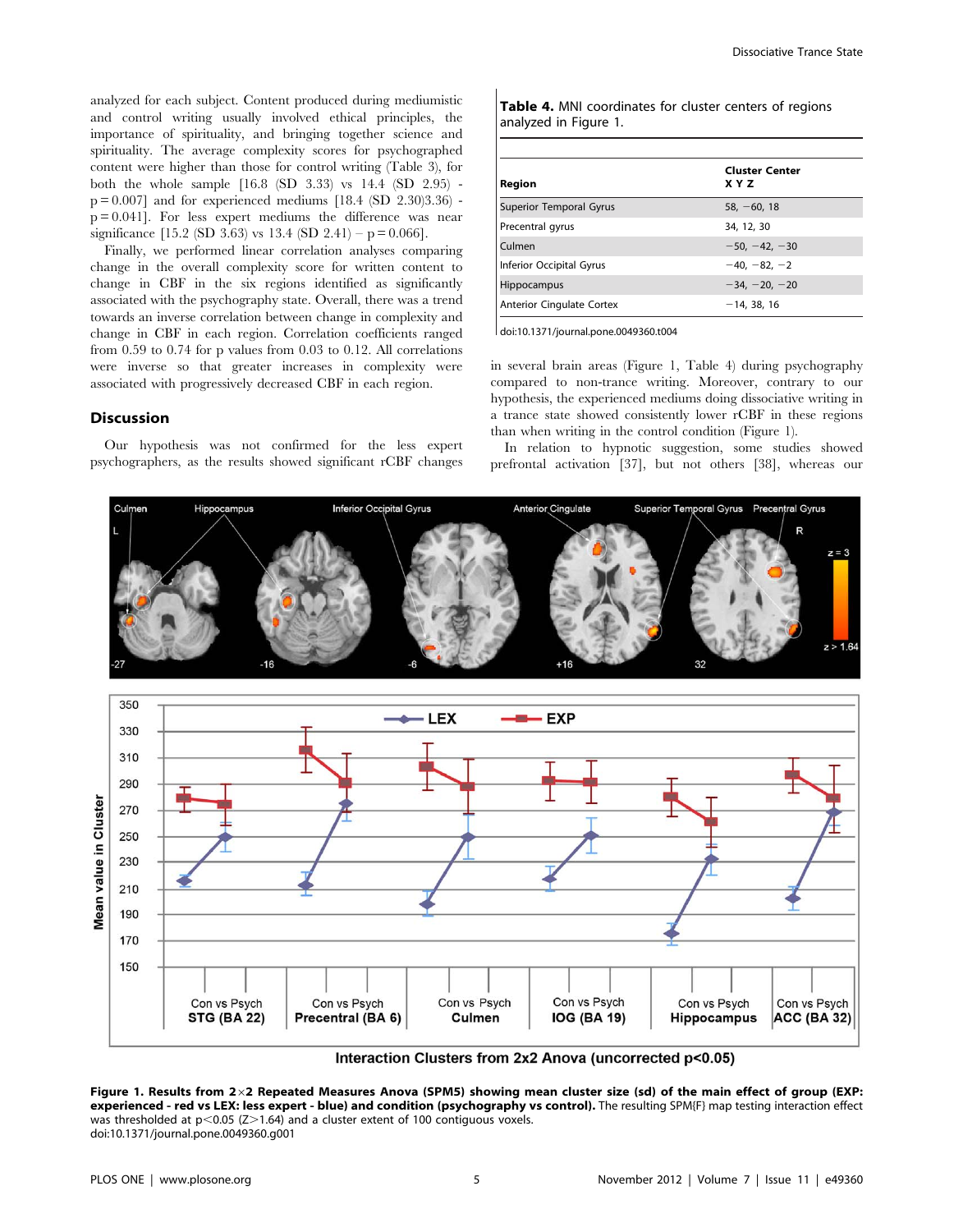subjects showed lower levels of activity in the frontal attention system. Although reduced frontal-parietal connectivity [39], and frontal deactivations are observed following a hypnotic induction in highly suggestible individuals [40], hypnosis is phenomenologically distinct from mediumistic expressions, therefore the two conditions are not directly comparable [41]. Moreover, the idea that hypnosis reflects a dissociative states remains controversial [42].

Brain scan studies of meditation have generally found increased frontal lobe activity and related attentional network [24,43,44], unlike our findings for the experienced mediums. Although meditative states do not necessarily involve dissociation and the phenomenological expressions are quite different from psychography, a recent study suggested that meditation improve the efficiency of brain functioning so that experts' brain activation levels are lower than those of less expert meditators [45], a pattern similar to that reported in the present study.

Previous neuroimaging research has shown that writing is a complex process requiring synchronized cognitive, language, and perceptual-motor skills [46]. Complexity of written content reflects the author's creativity and planning work underlying activity in the precentral gyrus, right superior temporal gyrus, left anterior cingulate, hippocampus, culmen, and occipital lobes. Damage or hypoperfusion in these regions has been correlated with severely impaired writing [46–48]. In particular, the experienced mediums showed higher complexity scores, suggesting that planning for psychographed content was more sophisticated than for content written while not in a dissociative mediumistic trance. The higher complexity of the text involving more creativity and planning work during psychography would presumably require more activity in the right precentral gyrus, right superior temporal gyrus, left anterior cingulate, left hippocampus, left culmen, and left inferior occipital gyrus [46–48] than would the less complex control task, but this was not the case, especially for the experienced mediums (Figure 1).

Findings concerning lower levels of left-hemisphere activity and higher right-hemisphere activity have been reported in pathological expressions of dissociative and psychotic experiences [49,50]. Unlike our volunteers, schizophrenia patients had lower bloodflow levels in left-hemisphere regions, while higher-flow areas may reflect a need to draw on the right hemisphere to compensate for deficits in left-hemisphere networks [51]. Moreover, CBF abnormalities in anterior cingulate, precentral, temporal and culmen might be predictive for development of psychosis in high-risk subjects with subsequent transition to psychosis [50,52,53]. The anterior cingulate is involved in the attentional system in conjunction with emotional regulation, learning, memory, error detection, conflict monitoring, strategy planning, and empathy [54,55]. Decreased anterior cingulate, precentral gyrus, superior temporal gyrus and hippocampus activity in experienced mediums may partly explain the absence of focus, self-awareness and consciousness during the dissociative state observed in pyschography. Despite several similarities with schizophrenic patients related brain activation [50,52,53], subjects participating in the present study did not have schizophrenia or any other mental disease (Table 2). This finding underlines the importance of further research into differential diagnosis between pathological and non-pathological dissociation [5,16,17].

We attempted to maintain as much similarity as possible between groups so that we could better compare their brain functions. The observed differences in CBF may be related to their different levels of expertise, but could also reflect differences in anxiety, effort or efficiency. For example, studies have shown that anxiety is associated with increased uptake in the ventral right

prefrontal cortex and left insula/putamen area [56]. Thus, some of the changes we observed may have reflected anxiety, although none of the subjects reported particularly high levels of anxiety or stress.

Studies of cognitive expertise have revealed two general patterns of changes in cerebral activity. A number of studies have found that experts and non-experts show increased activity in different regions. The level of activity in the fusiform face area (FFA) when experts identify objects such as cars or birds, predicts performance on a behavioral measure of expertise made outside the scanner [57,58]. However, studies have found that some brain regions show increases while others show decreases during task performance by experts [59]. Observations of calculations by experts have reported increased activity in the medial frontal gyrus, parahippocampal gyrus, anterior cingulate gyrus and rightmiddle-occipito-temporal junction, as well as the left paracentral lobule [60]. Other studies of arithmetical expertise have shown larger regions of increased activity [61]. These results suggest that experts utilize different or more extensive brain pathways. However, other studies suggest that more skilled subjects make more efficient use of brain regions and activity. In these circumstances, less brain activity is observed on cognitive tasks. On the other hand, those who struggle to perform cognitive tasks often have to recruit more brain areas as a compensatory mechanism [62]. The present study's results suggest that level of expertise may have an important effect on brain function. There was a trend towards an inverse correlation between change in complexity and CBF alteration in each region. Since these correlations were inverse, the implication is that greater increases in complexity were associated with progressively decreased CBF in each region. This interesting finding taking into account the complexity of the texts psychographed deserves future investigations and elucidative hypotheses. One might speculate that these findings were related to those for improvisational music performances, in which decreased activity in some attentional areas have been involved in a training-induced shift toward inhibition of stimulus-driven attention, enabling a more goal-directed performance state that aids in the emergence of spontaneous creative activity [63,64]. Additionally, a recent study showed that alcohol intake, which decreases frontal lobe activity, appears to improve creativity [65]. However, improvisational music performance and alcohol consumption states are quite peculiar and distinct from psychography. Future research is needed to thoroughly compare psychography to other similar states and more precisely elucidate the relationship between frontal lobe function and depth, intensity, and complexity of written content produced in this interesting mediumistic state.

Overall, the fact that experienced mediums had lower rCBF than less expert mediums may be due to their having more years of practice and doing more psychographies per month (Table 1, Figure 1). However, considering the experts' high complexity scores for their psychographed content, it is not clear whether the decreased brain activity is related to more efficient brain function during the task, or the influence of other variables.

Although aware of problems in conceptualizing trance, for the purpose of this study we used a more consensual and phenomenological definition of trance proposed by Cardeña [66]: a temporary alteration of consciousness, identity, and/or behavior evidenced by at least two of the following: (1) marked alteration of consciousness; (2) narrowed awareness of immediate surroundings; (3) movements experienced as being beyond one's control. In qualitative terms, since there is no one single expression of mediumship but rather important differences between people and occasions, our subjects reported varying types of ''spiritual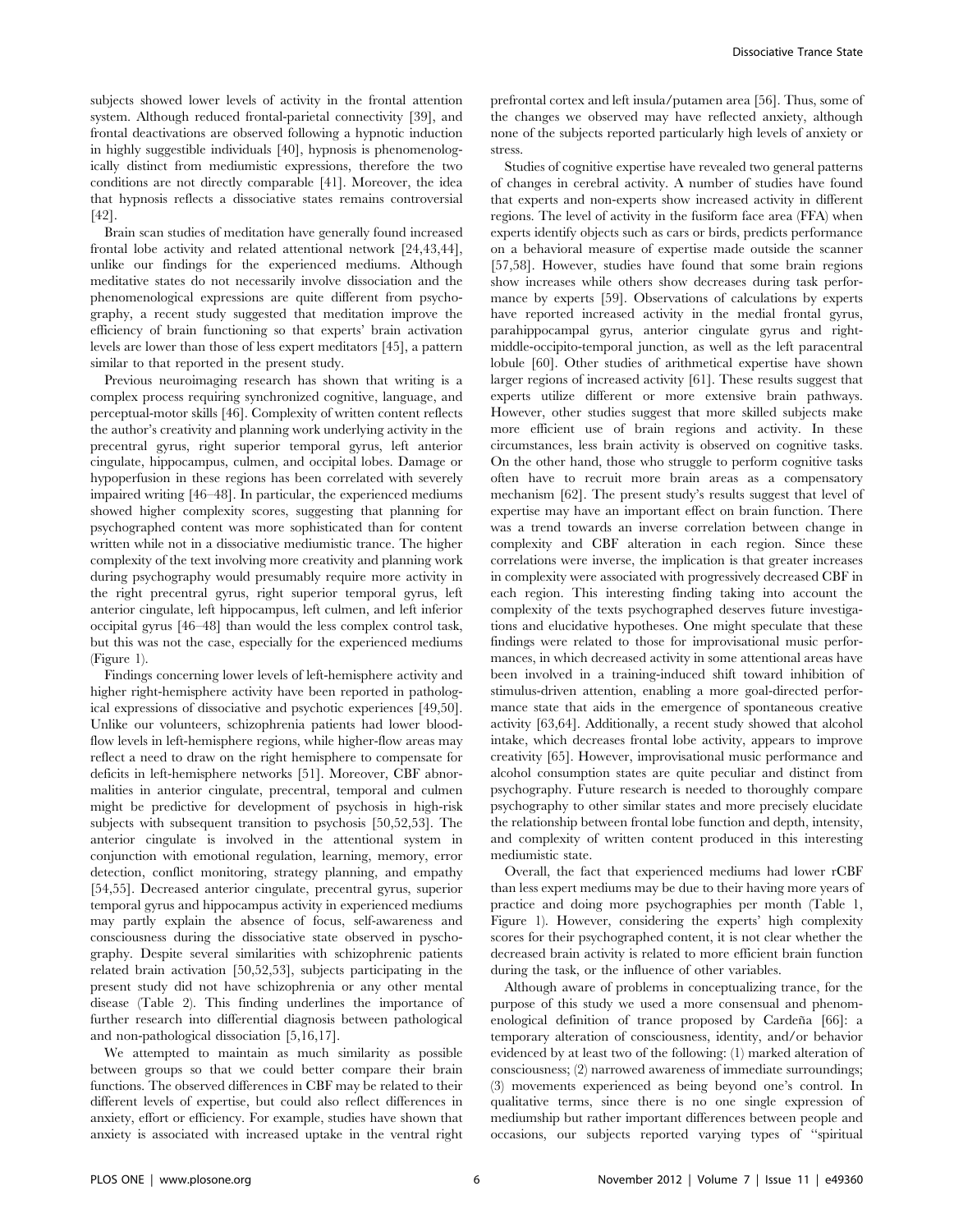contact''. The less expert mediums were emotionally affected and reported feeling inspired during psychography, and being in a semi-conscious state – phrases came to them as if dictated – in relation to the written content, whereas the experienced mediums said that they were ''out of their bodies'' and had no control over the content ''elaborated by the spirit''. The superior temporal gyrus, which contains the auditory cortex, was activated during psycography for less expert mediums, who heard phrases as if they were being dictated, but deactivated in the experienced subjects, who had no conscious control over the psychographed content. The superior temporal gyrus is also involved in linguistic comprehension and is a key area related to auditory hallucination in psychotic patients [49].

Decreased activity of the left prefrontal cortex, which is involved in categorizing and rating experience [3,67] may be partly related to the subjective account of dissociative trance as reported by the experienced mediums, and is consistent with the notion of automatic writing rather than planning written content. Studies of language processing consistently show involvement of the superior temporal cortex and precentral gyrus as crucial for processing words and their hypoperfusion results in selective impairment of written work [46,47,68]. Consistent activation in these areas during writing is expected in healthy subjects. These regions were hypoactivated in the experienced subjects' brains during psychography, and they did not show the impaired written text we would expect with hypoactivation presented [46,47,68]. The lower level of activity in the temporal cortex and precentral gyrus, as well as the hippocampus and anterior cingulate in experienced mediums lends support to their subjective reports of being unaware of content written during psychography. It should be noted that no changes in CBF were observed in the caudate nuclei previously described in glossolalia. Subjects also showed a reduced CBF in the right prefrontal cortex, and these discrepancies may be related to different processing language-related tasks during these trance-like states [25].

Subjects attributed their trance writing to ''spirits''. Compared to normal writing, less expert mediums showed more activation in the same cognitive-processing areas during psychography, whereas experienced mediums showed a significantly lower level of activation (Figure 1). The less expert ones had to ''work harder'', as shown by their relatively higher levels of activation of the cognitive processing area during psychography. Experienced mediums showed significantly reduced rCBF changes during psychography, which is consistent with the notion of automatic (non-conscious) writing and their claims that an ''outer source'' was planning the written content. Brain regions known to be involved in planning writing were activated less, even though the content was more elaborate than their non-trance writing (Table 3). These findings are not consistent with faking or roleplaying, both of which have been offered as explanations for psychography. Planning-related neural circuits would presumably be recruited to compose more elaborate texts if the subjects were faking trance states (Figure 1, Table 4). On the contrary, studies of cognitive-processing regions involved in reasoning and planning written content [46–48] showed decreased activity in the experienced mediums, who reported that they were not conscious of psychographed content and had no control over it. Subjects reported that their trance state involved a ''relaxed state of mind''.

### References

1. Giesbrecht T, Lynn SJ, Lilienfeld SO, Merckelbach H (2008) Cognitive processes in dissociation: an analysis of core theoretical assumptions. Psychological Bulletin 134: 617–47.

The state of relaxation alone might explain the lower overall activity of the brain, but the fact that subjects produced complex content in a trance dissociative state suggests they were not merely relaxed. Moreover, relaxation seems an unlikely explanation for the underactivation of brain areas specifically related to the cognitive processing being carried out. As the first step toward understanding the neural mechanisms involved in non-pathological dissociation, we emphasize that this finding deserves further investigation both in terms of replication and explanatory hypotheses.

In non-pathological conditions, a person may benefit from these dissociative abilities, although such a disposition may develop into dissociative pathology after adverse/traumatic events [3–5]. The absence of current Axis I or II mental disorders [14] in the groups is in line with current evidence that dissociative experiences are common in the general population and not necessarily related to mental disorders, especially in religious/spiritual groups [16]. Mediums' blood-flow alterations differed between experienced and less expert subjects, which highlights the diversity of the dissociative phenomenon in healthy subjects, and suggests that further research should address criteria for distinguishing between healthy and pathological dissociative expressions in the scope of mediumship.

A limitation of this study arises from the small sample size, which obviated the detailed analysis that a larger sample could support. We only used a threshold for clusters as a correction for significance since correction for multiple comparisons would be over-conservative for this exploratory study. However, in a larger study, we could run a more robust analysis to correct for multiple comparisons, as well as small volume correction. Neither did we perform a single-subject analysis since we considered this study to be exploratory, and therefore simplified the analysis to randomeffects in an attempt to determine basic differences between groups.

Different lines of research are coming together in a promising development pointing toward more profound comprehension of consciousness and dissociation [7–9,17,31]. Although the study of spiritual experiences such as mediumship is seminal to the development of our current understanding of the mind, their relevance was neglected by researchers in the past century [10,19]. The present study provides useful preliminary data and points to the potential utility of epistemologically informed in-depth studies of dissociative states of consciousness and spiritual experiences to improve our understanding of the mind and its relationship with the brain.

#### Acknowledgments

We are grateful to Alexandre Caroli, PhD for the text complexity analysis, Peter Fenwick MD, PhD and Homero Vallada, MD, PhD for helpful comments on an earlier version of the manuscript, Nancy Wintering and Jeverson Reichow for their work as assistant.

#### Author Contributions

Conceived and designed the experiments: JFP AN. Performed the experiments: JFP AMA LC FL AN. Analyzed the data: JFP AN. Contributed reagents/materials/analysis tools: JFP AMA LC FL AN. Wrote the paper: JFP AMA LC FL AN.

2. Peres JF, McFarlane A, Nasello AG, Moores KA (2008)Traumatic memories: bridging the gap between functional neuroimaging and psychotherapy. Australian and New Zealand Journal of Psychiatry 42: 478–488.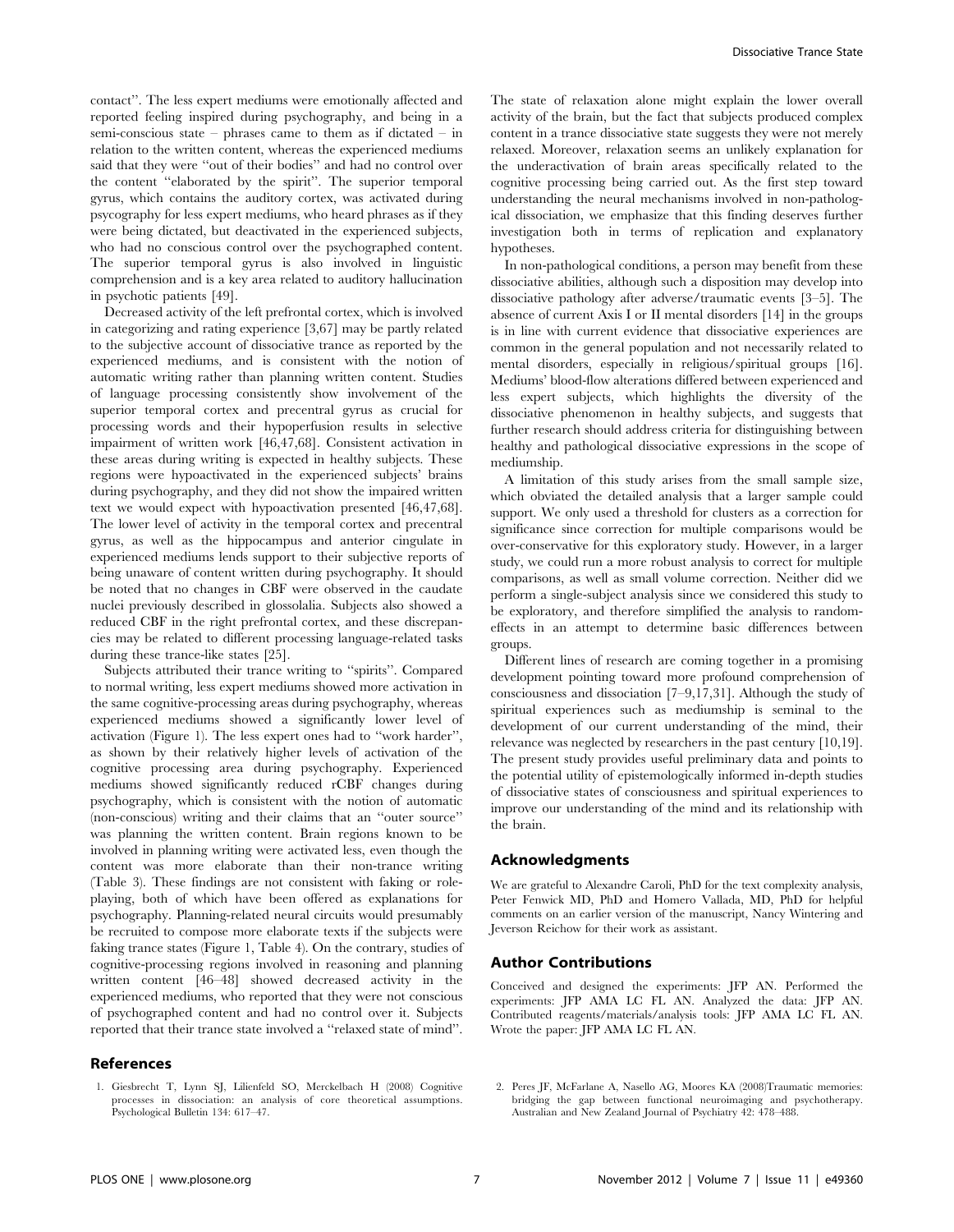- 3. Peres JF, Foerster B, Santana LG, Fereira MD, Nasello AG, et al. (2011) Police officers under attack: Resilience implications of an fMRI study. Journal Psychiatric Research 45: 727–734.
- 4. deRuiter MB, Elzinga BM, Phaf RH (2006) Dissociation: cognitive capacity or dysfunction? Journal of Trauma Dissociation 7: 115–134.
- 5. Peres JF, Gonçalves AL, Peres MF (2009) Psychological trauma in chronic pain: implications of PTSD for fibromyalgia and headache disorders. Current Pain Headache Report 13: 350–357.
- 6. Mohr S, Perroud N, Gillieron C, Brandt PY, Rieben I, et al. (2011) Spirituality and religiousness as predictive factors of outcome in schizophrenia and schizoaffectivedisorders. Psychiatry Research 186: 177–182.
- 7. Searle JR (2000) Consciousness. Annual Review of Neuroscience 23: 557–578.
- 8. Van Lommel P, van Wees R, Meyers V, Elfferich I (2001) Near-death experience in survivors of cardiac arrest: a prospective study in the Netherlands. The Lancet 358: 2039–2045.
- 9. Bishop M (2002) Counterfactuals cannot count: a rejoinder to David Chalmers. Conscious and Cognition 11: 642–652.
- 10. Moreira-Almeida A, Santos FS (2012) Exploring Frontiers of the Mind-Brain Relationship, Springer, New York.
- 11. McClain CS, Rosenfeld B, Breitbart W (2003) Effect of spiritual well-being on end-of-life despair in terminally-ill cancer patients. The Lancet 361: 1603–1607.
- 12. Peres JF, Moreira-Almeida A, Nasello AG, Koenig HG (2007) Spirituality and resilience in trauma victims. Journal of Religion and Health 46: 343–350.
- 13. Peres JF (2012) Should psychotherapy consider reincarnation? Journal of Nervous and Mental Disease 200: 174–179.
- 14. American Psychiatric Association (1994) Diagnostic and statistical manual of mental disorders, 4<sup>th</sup> ed. American Psychiatric Association, Washington DC.
- 15. Lewis-Ferna´ndez R (1998) A Cultural Critique of the DSM-IV Dissociative Disorders Section. Transcultural Psychiatry 35: 387–400.
- 16. Moreira-Almeida A, Cardeña E (2011) Differential diagnosis between nonpathological psychotic and spiritual experiences and mental disorders: a contribution from Latin American studies to the ICD-11. Revista Brasileira de Psiquiatria 33: 29–S36.
- 17. Moreira-Almeida A, Neto FL, Cardeña E (2008) Comparison of Brazilian spiritist mediumship and dissociative identity disorder. Journal of Nervous and Mental Disease 196: 420–424.
- 18. Crabtree A (1993) From Mesmer to Freud: Magnetic Sleep and the Roots of Psychological Healing. Yale University Press, New Haven.
- 19. Alvarado CS (2002) Dissociation in Britain During the Late Nineteenth Century: the Society for Psychical Research, (1882–1900). Journal of Trauma and Dissociation 3: 29–33.
- 20. Holmes EA, Brown RJ, Mansell W, Fearon RP, Hunter EC, et al. (2005) Are there two qualitatively distinct forms of dissociation? A review and some clinical implications. Clinical Psychology Review 25: 1–23.
- 21. Severino PR (1994) Life's Triumph, 3rd ed. Editora Fe, Sao Paulo, Brazil.
- 22. Playfair GL (2010) Chico Xavier, medium of the century. International Spiritist Council, Brasilia, Brazil.
- 23. Moreira-Almeida A, Lotufo Neto F, Greyson B (2007) Dissociative and psychotic experiences in Brazilian spiritist mediums. Psychotherapy and Psychosomatics 76: 57–58. Erratum in: Psychotherapy and Psychosomatics 76: 185.
- 24. Newberg AB, Alavi A, Baime M, Pourdehnad M, Santanna J, et al. (2001) The measurement of regional cerebral blood flow during the complex cognitive task of meditation: a preliminary SPECT study. Psychiatry Research Neuroimaging 106: 113–122.
- 25. Newberg AB, Wintering NA, Morgan D, Waldman MR (2006) The measurement of regional cerebral blood flow during glossolalia: a preliminary SPECT study. Psychiatry Research 148: 67–71.
- 26. Beauregard M, Paquette V (2006) Neural correlates of a mystical experience in Carmelite nuns. Neuroscience Letter 405: 186–190.
- 27. Peres JF, Nasello AG (2008) Psychotherapy and neuroscience: towards closer integration. International Journal of Psychology 43: 943–57.
- 28. Beck AT, Ward CH, Mendelson M, Mock JE, Erbaugh JK (1961) An inventory for measuring depression. Archives of General Psychiatry 4: 561–571.
- 29. Beck AT, Epstein N, Brown G (1988) An inventory for measuring clinical anxiety: psychometric properties. Journal of Consulting and Clinical Psychology 56: 893–897.
- 30. World Health Organization SCAN (1992) Schedules for Clinical Assessment in Neuropsychiatry. World Health Organization, Geneva.
- 31. Cardeña E (2008) Dissociative disorders measures. In: Rush AJ, First MB, Blacker D (Eds.), Handbook of Psychiatric Measures, 2<sup>nd</sup> ed. American Psychiatric Press, Washington DC.
- 32. Mari JJ, Williams P (1986) A validity study of a psychiatric screening questionnaire (SRQ-20) in primary care in the city of Sao Paulo. Brazilian Journal of Psychiatry 118: 23–26.
- 33. Van Paesschen W (2004) Ictal SPECT. Epilepsia 45: 35–40.
- 34. Lancaster JL, Rainey LH, Summerlin JL, Freitas CS, Fox PT, et al. (1997) Automated labeling of the human brain: A preliminary report on the development and evaluation of a forward-transform method. Human Brain Mapping 5: 238–242.
- 35. Abaurre MBM, Furlan FA, Abaurre MLM (1993) Vestibular Unicamp: redação, Editora Globo, São Paulo.
- 36. Moskal BM (2003) Recommendations for Developing Classroom Performance Assessments and Scoring Rubrics. Practical Assessment Research & Evaluation 8: 14, http://pareonline.net/getvn.asp?v = 8&n = 14. (Accessed 2012 Jan 11)
- 37. Blakemore SJ, Oakley DA, Frith CD (2003) Delusions of alien control in the normal brain. Neuropsychologia 41: 1058–67.
- 38. Cojan Y, Waber L, Schwartz S, Rossier L, Forster A, et al. (2009) The brain under self-control: modulation of inhibitory and monitoring cortical networks during hypnotic paralysis. Neuron 62: 862–75.
- 39. Terhune DB, Cardeña E, Lindgren M (2011) Differential frontal-parietal phase synchrony during hypnosis as a function of hypnotic suggestibility. Psychophysiology 48: 1444–1447.
- 40. McGeown WJ, Mazzoni G, Venneri A, Kirsch I (2009) Hypnotic induction decreases anterior default mode activity. Conscious and Cognition 18: 848–55.
- 41. Bell V, Oakley DA, Halligan PW, Deeley Q (2011) Dissociation in hysteria and hypnosis: evidence from cognitive neuroscience. J Neurol Neurosurg Psychiatry 82: 332–339.
- 42. Lynn SJ, Rhue JW, Kirsch I (2010) Handbook of Clinical Hypnosis (Dissociation, Trauma, Memory, and Hypnosis). Washington DC: American Psychological Association.
- 43. Wang DJ, Rao H, Korczykowski M, Wintering N, Pluta J, et al. (2011) Cerebral blood flow changes associated with different meditation practices and perceived depth of meditation. Psychiatry Research 191: 60–7.
- 44. Davanger S, Ellingsen O, Holen A, Hugdahl K (2010) Meditation-specific prefrontal cortical activation during Acem meditation: an fMRI study. Percept Mot Skills 111: 291–306.
- 45. Kozasa EH, Sato JR, Lacerda SS, Barreiros MA, Radvany J, et al. (2012) Meditation training increases brain efficiency in an attention task. Neuroimage 59: 745–749.
- 46. Hillis AE, Wityk RJ, Barker PB, Caramazza A (2003) Neural regions essential for writing verbs. Nature Neuroscience 6: 19–20.
- 47. Chávez-Eakle RA, Graff-Guerrero A, García-Reyna JC, Vaugier V, Cruz-Fuentes C (2007) Cerebral blood flow associated with creative performance: a comparative study. Neuroimage 38: 519–528.
- 48. Han Z, Bi Y (2009) Oral spelling and writing in a logographic language: insights from a Chinese dysgraphicindividual. Brain Language 110: 23–28.
- 49. Kindermann SS, Brown GG, Zorrilla LE, Olsen RK, Jeste DV (2004) Spatial working memory among middle-aged and older patients with schizophrenia and volunteers using fMRI. Schizophrenia Research 68: 203–216.
- 50. Sabb FW, van Erp TG, Hardt ME, Dapretto M, Caplan R, et al. (2010) Language network dysfunction as a predictor of outcome in youth at clinical high risk for psychosis. Schizophrenia Research 116: 173–183.
- 51. Andreasen NC, Calage CA, O'Leary DS (2008) Theory of mind and schizophrenia: a positron emission tomography study of medication-free patients. Schizophrenia Bulletin 34: 708–719.
- 52. Kircher TT, Liddle PF, Brammer MJ, Williams SC, Murray RM, et al. (2001) Neural correlates of formal thought disorder in schizophrenia: preliminary findings from a functional magnetic resonance imaging study. Archives of General Psychiatry 58: 769–774.
- 53. Smieskova R, Fusar-Poli P, Allen P, Bendfeldt K, Stieglitz RD, et al. (2010) Neuroimaging predictors of transition to psychosis–a systematic review and meta-analysis. Neuroscience & Biobehavioral Reviews 34: 1207–1222.
- 54. Awh E, Gehring WJ (1999) The anterior cingulate cortex lends a hand in response selection. Nature Neuroscience 10: 853–854.
- 55. Fincham JM, Anderson JR (2006) Distinct roles of the anterior cingulate and prefrontal cortex in the acquisition and performance of a cognitive skill. Proceedings of the National Academy of Sciences of the United States of America 103: 12941–12946.
- 56. Wang J, Rao H, Wetmore GS, Furlan PM, Korczykowski M, et al. (2005) Perfusion functional MRI reveals cerebral blood flow pattern under psychological stress. Proceedings of the National Academy of Sciences of the United States of America 102: 17804–17809.
- 57. Gauthier I, Curran T, Curby K M, Collins D (2003) Perceptual interference supports a non-modular account of face processing. Nature Neuroscience 6: 428–432.
- 58. Xu Y (2005) Revisiting the role of the fusiform face area in visual expertise. Cerebral Cortex 15: 1234–1242.
- 59. Wong YK, Gauthier I (2010) A multimodal neural network recruited by expertise with musical notation. Journal of Cognitive Neuroscience 22: 695–713.
- 60. Pesenti M, Zago L, Crivello F, Mellet E, Samson D, et al. (2001) Mental calculation in a prodigy is sustained by right prefrontal and medial temporal areas. Nature Neuroscience 4: 103–107.
- 61. Hanakawa M, Honda T, Okada H, Fukuyama, Shibasaki H (2003) Neural correlates underlying mental calculation in abacus experts: a functional magnetic resonance imaging study. Neuro Image 19: 296–307.
- 62. Erk S, Spottke A, Meisen A, Wagner M, Walter H, et al. (2011) Evidence of neuronal compensation during episodic memory in subjective memory impairment. Archives of General Psychiatry 68: 845–852.
- 63. Limb CJ, Braun AR (2008) Neural substrates of spontaneous musical performance: an fMRI study of jazz improvisation. PLoS ONE 27: e1679.
- 64. Berkowitz AL, Ansari D (2010) Expertise-related deactivation of the right temporoparietal junction during musical improvisation. Neuroimage 49: 712– 719.
- 65. Jarosz AF, Colflesh GJ, Wiley J (2012) Uncorking the muse: alcohol intoxication facilitates creative problem solving. Conscious and Cognition 21: 487–493.
- 66. Cardeña E, van Dujil M, Weiner LA, Terhune DB (2009) Possession/trance phenomena. In: Dissociation and the dissociative disorders: DSM-V and beyond. PF . Dell, JA . O'Neil (eds). New York: Routledge.